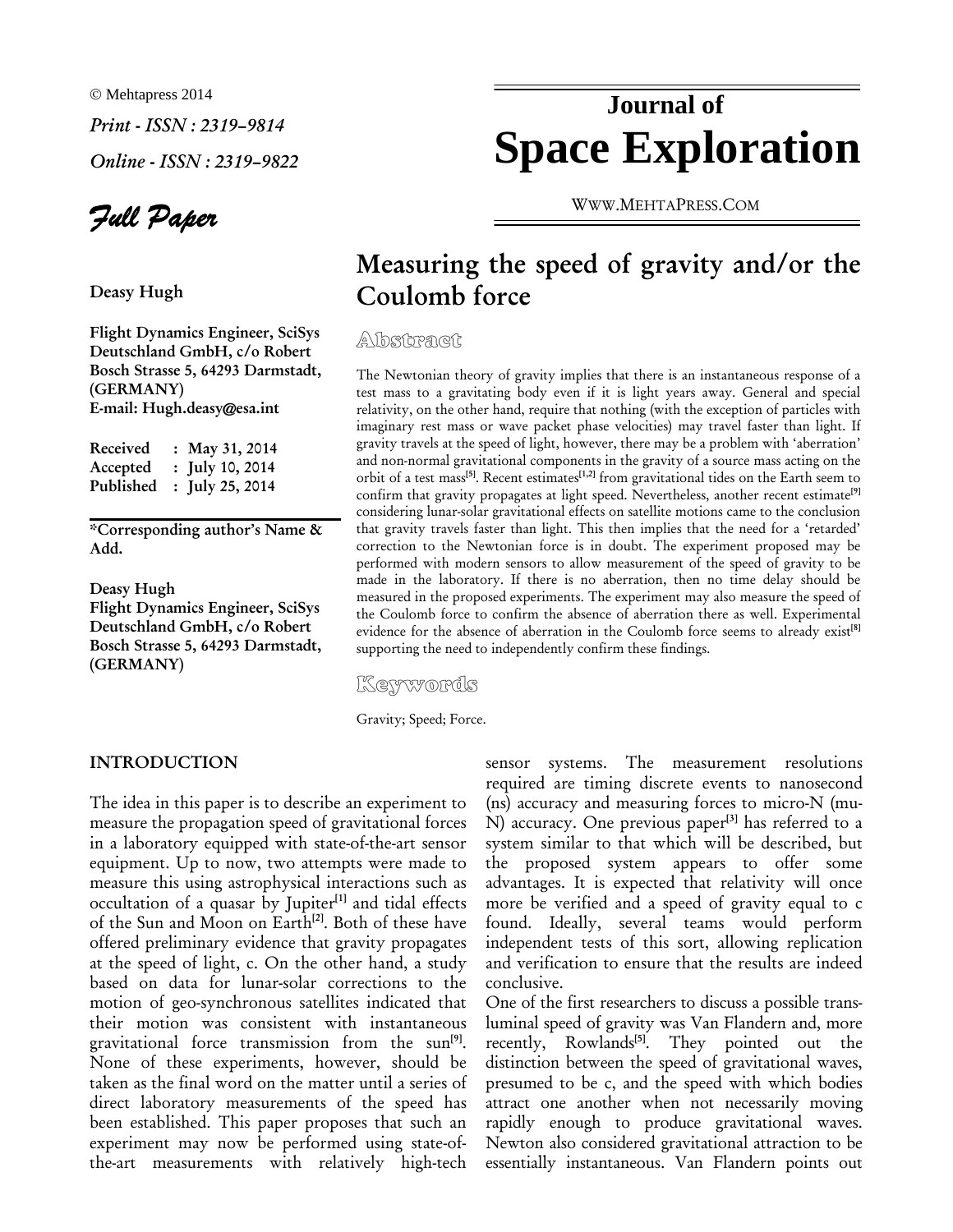that for a stationary source and a moving target as shown in Figure 1, the target sees the source to be in a position displaced from the apparent source of gravity. It is assumed here that the source's movement in the inertial frame of an observer hovering 'over' the scene is negligible.



Seen from the source, there seems to be a delay, before the target feels the force



Figure 1 : A small test mass or 'target' moves past a large 'source', where the movement of the source in inertial space is taken to be negligible.

It is plain from the lower half of Figure 1 that if gravity really did travel at c, then the force would be along the diagonal line, leading to a component along the direction of motion of the body. That is, it would tend to accelerate the body in the direction of motion as well as in the direction normal to it. But for a circular orbit, the force should always be normal to the orbiting body. In the case of the Earth, with a light travel time of about 8 minutes from Sun to Earth, the Sun would appear to

l.

gravitate from a point 8 minutes 'behind' the apparent position of the Sun. This along-track force, though small, is sufficiently large to cause the Earth to double the semi-major axis of its orbit roughly once every 1,200 years. Thus all planets would spiral outward and be lost in space. Obviously this does not happen. So either gravity acts instantaneously as Newton thought or acts at c and includes some 'retarding factor' to correct for the aberration. In general relativity, by insisting on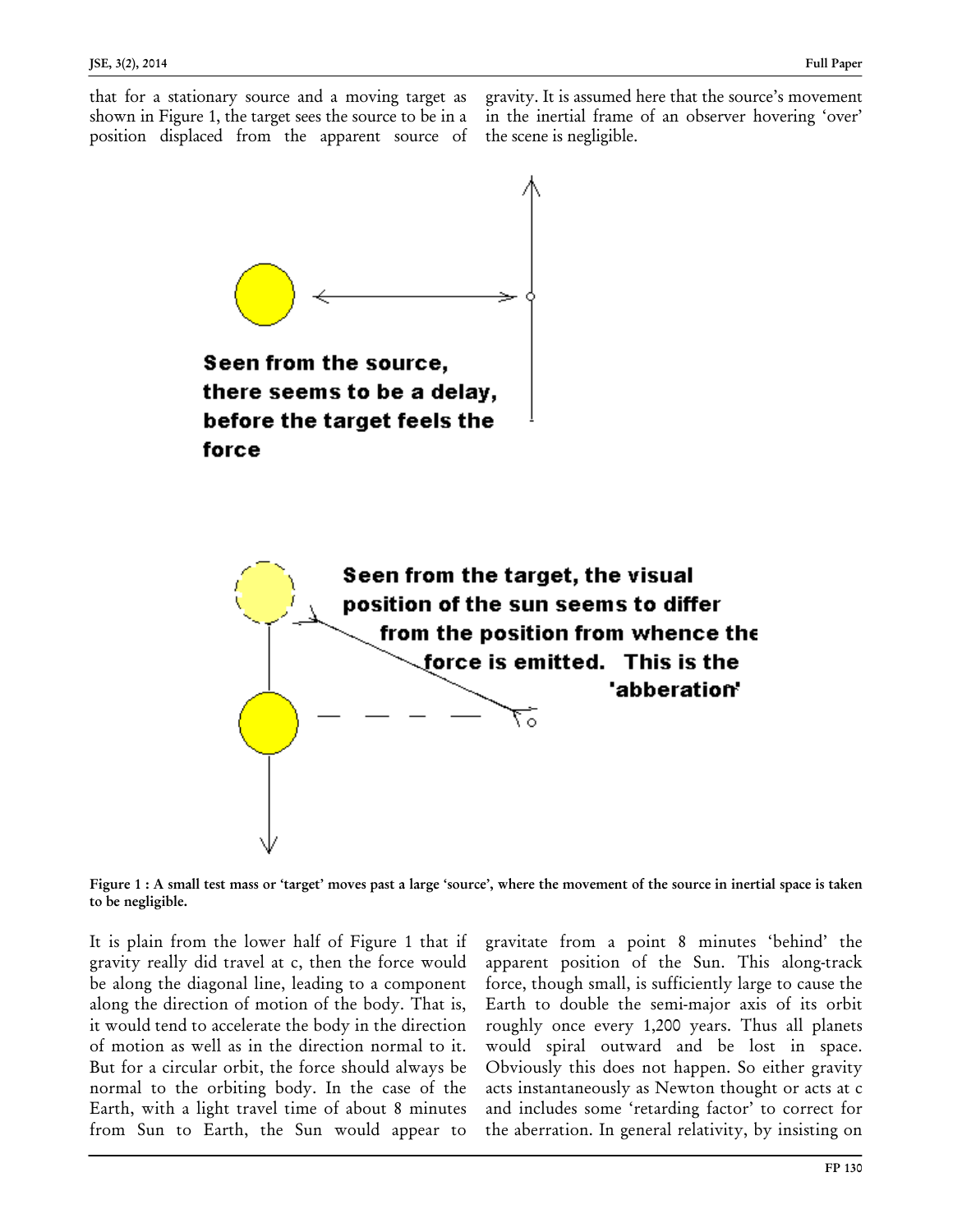conservation of momentum and energy, such a retarding effect is introduced.

The effect of an uncompensated aberration force on a galaxy would be even more disastrous. The stars would fly apart into the intergalactic void as illustrated in Figure 2. It would be the opposite of dark matter's binding effect. Note also that, while the time taken for light to reach the Earth from the Sun is 8 minutes, for stars on the edge of the galaxy, the light travel time w.r.t. to the centre is of the order of 50,000 years. Hence, gravitational attraction limited to light speed would pose an even bigger problem in this case, as the galaxy would have drifted through intergalactic space as well as there being an on-orbit shift of 50,000 years. Also, the Solar System orbits the galaxy in about 230 million years, so 50,000 years is 0.022% of the galactic 'year', while 8 minutes is only 0.00015% of a solar year.



Solar system instability due to aberration



**Galactic instability due to aberration** 

Figure 2 : An 'aberration' force would cause instability in the Solar System as well as in galactic structure.

The presumed consequences of non-instantaneous gravity make it all the more imperative that the experiment considered herein should be carried out. By the same token, it is surprising that the experiment has not be done yet, since already Newton expressed major reservations against the 'action at a distance' implied by his equations.

The above arguments hold for all inverse-square central forces. Thus for the Coulomb force, one may ask if the propagation speed is the same as the wave speed of electromagnetic radiation. Indeed, a team of physicists at Frascati, Italy seems to have already found some evidence for 'rigid fields' carried by an

electron beam<sup>[8]</sup>. Such fields presumably have no time lag and so essentially propagate instantaneously.

# DESCRIPTION OF PROPOSED EXPERIMENT

Let us first examine whether these tests are viable by using the Newtonian approximation to gravitational acceleration. The test apparatus involves tungsten balls rotating at a modest angular velocity of 6,000 rpm with a moment arm of 39.67 cm, giving a tangential linear velocity of 249.26 m/s, i.e., 0.832  $\times 10^{-6}$  c. With these conditions, the Einstein Factor, gamma, is nearly unity: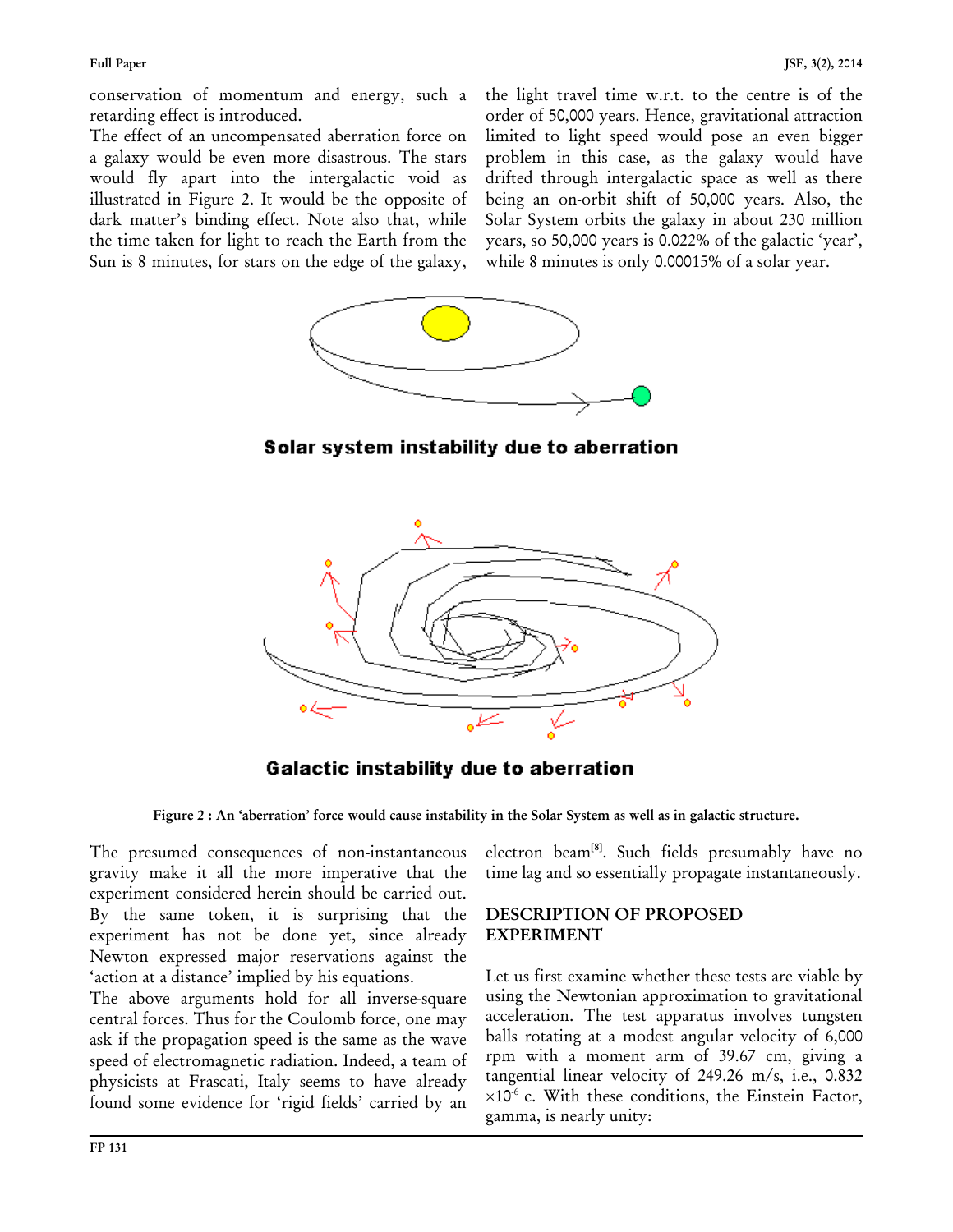$$
Gamma = 1/(1. - 0.832 \times 10^{-6})^{1/2} = 1.0000004
$$
 (1)

But since the force measurements need only be accurate to a few percent, this correction factor may be neglected, and we can simply use the Newtonian approximation for the force:

$$
F = G m_1 m_2 / r^2 \tag{2}
$$

G is the gravitational constant,  $m_1$  and  $m_2$  are the test masses and r is their linear separated distance. The test set-up is indicated in Figure 3 below. Two balls rotate around a third, stationary one, which is placed off-centre in the enclosed path of the rotating balls. The rotating balls are mounted such that at one point in the revolution, both outer balls are equidistant from the central one thus cancelling the gravitational effects of the three-ball system. Balls of tungsten are used as a compromise between density and cost. To get a reasonable force, balls of less than 100 kg are considered. The radius of a sphere if 100 kg is about 10.7345 cm, where tungsten has a density of about 19.25 g  $cm<sup>3</sup>$ . The force between 2 balls of radius r, at a distance of 2.1r between their centres is 1.22×  $10^6$  x r N. So for a radius of 0.107345 m and a separation of 0.225 m, the force is  $1.31 \times 10^7$  N. This is well within the range of modern force sensors, which can sense down to  $10^9$  N (e.g. FemtoTools force sensing probes go down to nano-N). So, in general, the larger the ball the better the result, but the smaller the easier the construction. Practical limitations means it is sensible to restrict the size to not much more than  $r = 10$ cm and thus masses of about 100 kg. Consider balls of 10 kg. They would have radius 4.98 cm. The force at 2.1 r would then be  $6.1 \times 10^8$  N. This is just close enough to the force sensitivity limit. Also, such a scale is practical for a bench-top experiment.

In Figure 3(a) a graph of the calculated X and Y force components (based simply on Eq. (1) assuming point masses) as experienced by the central sphere are plotted against angle, where 0 deg corresponds to the sphere on the left in in Figure 3(b), which shows the initial configuration. As can be seen from the force graph, the symmetrical position, labeled 'p', illustrated in Figure  $3(c)$ , is the one point in the cycle where both X and Y force components simultaneously vanish. It can also be seen that there are in total three points where the X component vanishes and four where the Y component vanishes. Though the point p is of greatest interest in determining the speed of gravity (hereafter to be called vG), the other null points as well as the overall shape of the measured force can also give some indication of vG. Note that the force levels will be in the sub-micro-N range, which is routinely measured by state-of-the-art sensors. For example, the 'nanoscience instruments<sup>'[4]</sup> range goes from nano-N to milli-N.

The light travel time between the rotating masses and the central one at the point where all forces balance (P in Figure 3(a) and illustrated in  $3(c)$ ), again assuming point masses, is  $0.18 \text{m/c} = 0.6 \text{ ns}$ , hence the time measurement accuracy is on the order of 0.1 nano-seconds.

Figure 4 shows the force levels from Figure 3 plotted together with the light travel times between the two rotating balls and the central one, where Ball-1 is the lower one in Figure 3(b) and Ball-2 the upper one. Note that only for two of the points where forces cancel, one at 114.5 degand one around 290 deg, both rotating balls equidistant from the central one. If vG is instantaneous, the non-symmetric light-travel time for these cases should be as shown in the figure. Otherwise, if  $vG = c$ , then the measured force curve should lag the theoretical one (Figure 4) by the time difference. For point P and the other equidistant point there should still be a lag of about 1 ns w.r.t the simple Newtonian curve. This verifies the need for about 0.1 ns of accuracy in the measurements to put limits on vG.

We should also have a precise set of position measurements, perhaps with sub-ns accuracy, to compare with the timing of the force measurements. Note, that, if the system can rotate at 6,000 RPM, this implies that each milli-deg is traversed in 28 ns. So position accuracy should be one  $300<sup>th</sup>$  of a millideg. With a rotor radius of 39.67 cm, this corresponds to tangential distance of 0.0019 microns or 1.9 nm! High precision laser reflection sensors may be suitable.

For such rapid rotation, a dynamically-balanced, rigid rotor is desirable. A notional system is illustrated in Figure 5 where the counterweight, at a moment arm 5 times that of the other masses, need only weigh 4 kg. It's gravitational force is negligible, as it is  $\left(\frac{1}{5}\right) / \left(\frac{5^2}{5}\right)$  = 0.008 times smaller than the others. If it is set on a pole 1 m above the plane of the other masses, its effect will be even less.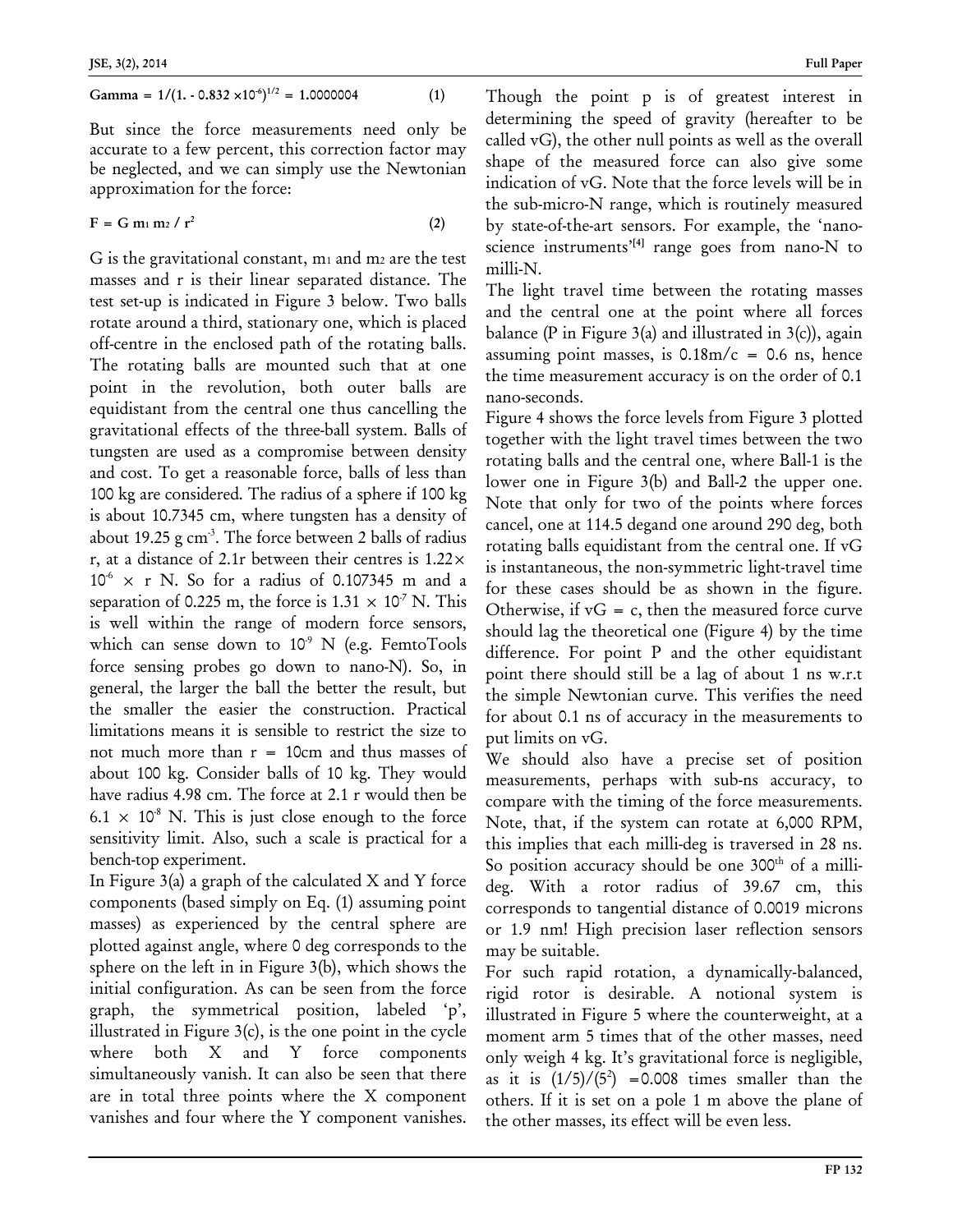

Figure 3 : Set-up of the experiment: Two tungsten balls revolving round a third one.

Now the positional accuracy requirement for nanosecond accuracy is 'only' about 0.10 microns if we use the longer arm as reference. In fact, if a large evacuated hall could be used, one could project a laser spot on a distant wall and further increase positional accuracy. Or a system of mirrors may be used to augment the accuracy.

It is important, as usual in ultra-sensitive experiments, to perform them in a vibration free environment. Though in this case a small residual vibration is not such a problem, as the periodic nature of the signal can be filtered out of the noise, especially if we have up to 109 samples per second. If the long arm proves incapable of providing sufficient stability due to

wobble, one may simply eliminate the long arm and depend on having a very stable motor shaft for driving the rotation of the 2 balls.

Note that we might also consider a similar experiment for the Coulomb force. Even though electrons in an atom are not thought of as having classical orbits, this experiment may also address the speed of atomic-scale fundamental force propagation. Using a Van de Graaff generator producing about 1 MV, it may be possible to deposit 1 milli-coulomb on the three orbs and have two of them rotating about the third as depicted in Figure 6 below.

It would be necessary to use about 1 megavolt to maintain such a surface charge. Discharge to the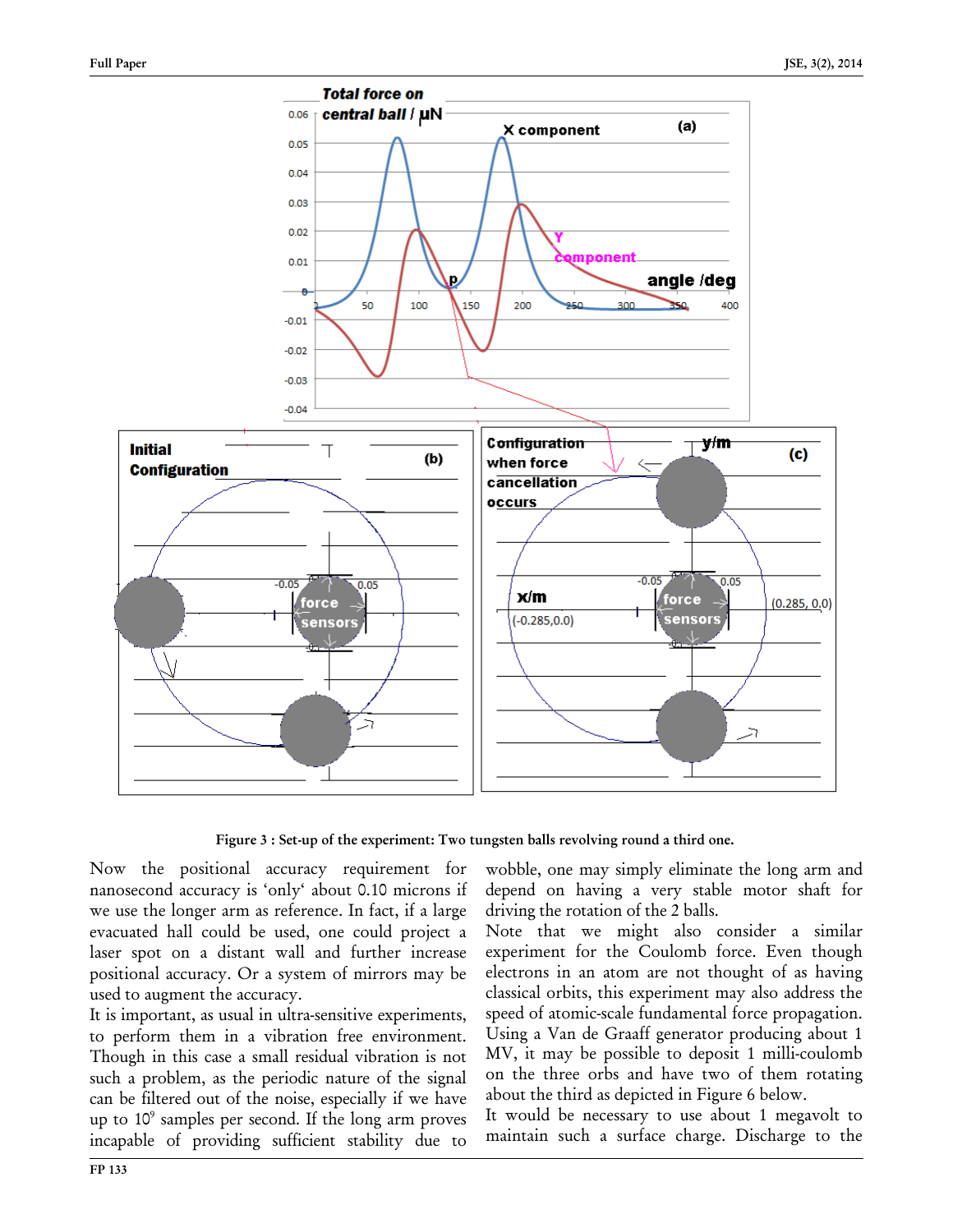atmosphere may be reduced by again having the system in vacuo. Note that here weight is not a problem, so we need no distant counter-weight. The force level in this case is much greater and given by:

$$
F_c = 8.987 \times 10^9 \,\mathrm{q_1} \,\mathrm{q_2} / \,\mathrm{r^2} \tag{3}
$$

If  $q_1$  and  $q_2$  are  $+0.001$  Coulombs and -0.001 Coulombs respectively, then there is an attractive force of 898.7/ $r^2$  N. The radius can become larger in this case, and even with  $r = 1m$ , the force is 898.7 N! Thus this version of the experiment would yield results of larger magnitudes and be easier to accomplish when considering the needed instrumentation. Indeed, we need not even have a rotating system, as with the much larger forces than for the gravitational case, one may use a static system, which is easier to deal with than one involving rapid rotation.

Van de Graaff generators take some time to charge up, and so are unsuited for static tests. Instead, two large capacitor plates spaced at 1m could be used, as shown in Figure 7. By pulsing the voltage in the circuit, it should be possible to measure the force on each plate using sensitive force sensors with nano-second resolution. Very short pulses of the order of picoseconds are possible. The capacitance of such a capacitor would be  $C = A/d$ , where A is the area of the plates, which can be assumed to be  $10^{-2}$  m<sup>2</sup> by using large square plates of 10cm x 10cm. The permittivity of air, eo, is about  $10^{-11}$  and d is plate separation, about 1 m. So C =  $10^{-13}$  farad. It means that with precise, ultra-high power pulses of 10 MV, induced charges can be on the order of  $Q = CV = 10<sup>6</sup>$ C. The force is fairly large; at 1 m it becomes  $F = \frac{1}{2}$  $CV^2/d = 5$  N, and at 100 m it becomes 0.5 mN, which is easy to measure. The time taken for light to travel a distance of 100 m is 0.3 microseconds, which should also be easy to measure. If a large electret surface is used for one of the plates, then we only have to bias the other plate and measure when the electret side feels the force. While it is expected that the speed of c would be measured, anything measured faster would point to new physics. This experimental set-up could be constructed for relatively moderate costs, though again state of the art timing and sensors and high-voltage equipment need to be used.



Figure 4 : Forces and light travel times. Green lines show where both balls are equidistant at force cancellation. Otherwise blue is for when the X component only is zero and red for the when the Y component only is zero.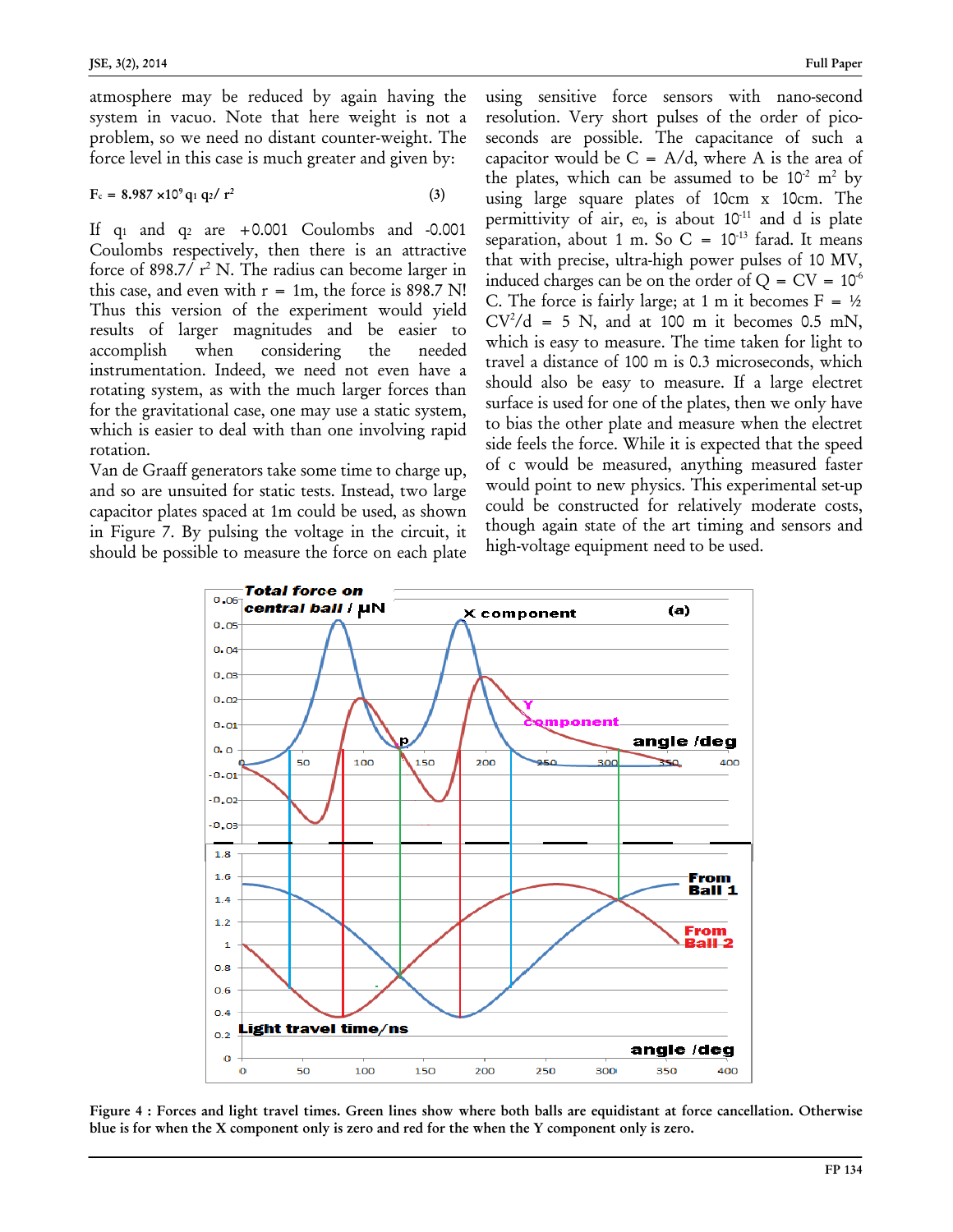

Figure 5 : Possible rotor system with distant counterweight.



Figure 6 : Possible rotor system with three Van de Graaff generators to measure the speed of the Coulomb force.

Note again that a distinction should be made between the speed of electromagnetic waves, which is c, and the speed of propagation of the force. It would be another proof of QED if the latter speed were also c. Also, the proposed static set-up of Figure 7 should be much easier and cheaper than the other experiments made to measure V (Coulomb) as proposed in<sup>[6]</sup> and carried out in<sup>[8]</sup> (the latter using high-energy electron beams).

Related to the speed of the Coulomb force is the speed of the magnetic force. The speed at which the magnetic force, created by pulsing an electromagnet, propagates to affect a target sensor can possibly be measured. Though this experiment also needs high precision, it is also well within the range of modern technology.

For example, a coil with 1,000 turns of 0.5 mm diameter copper wire can give, for 10A (10,000 A- turns) and a coil radius of 3cm, 0.2 T at its center and at 100 m a field of 5.65 nT (Figure 8). Modern probes can measure with this accuracy. Squid sensors can measure down to fT. If the set-up is in a shielded magnetic 'clean-room' then only the field from the pulse will register and it will be possible to determine the speed of transit. For 100 m light travel time is 0.3 micro-sec. With a micro-sec pulse of current in the coil it should be possible to determine the travel time accurately enough to test the hypothesis that B speed could be faster than light. The coil resistance in the above example is about 15 ohm. A micro-sec pulse of 100A then gives 100,000 A-turns and a power of 150 kW. But the short pulse time means only 0.15 J of energy is used. I.e. again the requirements in terms of energy and capital outlay, are relatively small for this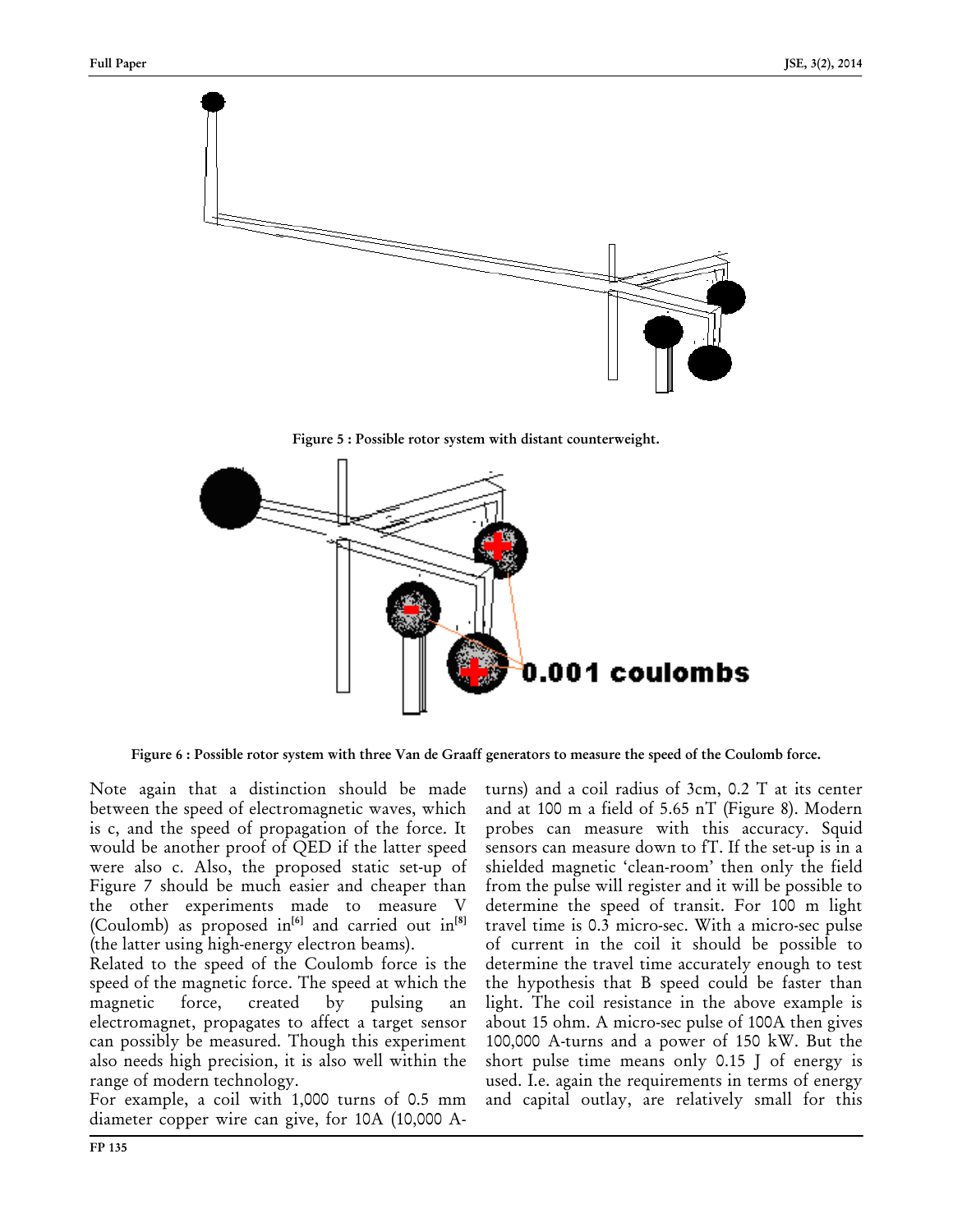experiment. This larger current then gives 56 nT, which should be even easier to measure.



Figure 7 : Possible set-up with two large capacitor plates at a large distance of 1 m, to measure the speed of the Coulomb force.

Regarding the implications if any of these forces were found to propagate at trans-luminal velocity, the most obvious practical application is to set up some system of FTL communication. Again, either the magnetic or coulomb systems are easiest to set up.

Whether the seeming immunity of these fields to the limitations of special relativity could be used for a FTL space drive or not, is another area of interest. I.e. the FTL speed of communication using EM fields indicates that a cocoon of such fields might somehow be used to convey material objects at a speed exceeding that of light. Possibly such a system of super-conducting, sandwiched layers as in Figure 9

could line the hull of a spacecraft. This could be combined with a few Casimir cavity layers. Such Casimir cavities have been suggested as a source of the 'negative energy exotic matter' needed for an Alcubierre drive. Such a construct could give the sort of negative energy layer needed for an Alcubierre type drive. The example shows a cross section through a toroidal system, with the crew in the inner toroid and coils generating the outer magnetic toroid. A superconducting layer on the outside of the crew quarters would prevent the inner toroidal magnetic field from entering the ship. The Casimir toroids would be suspended- possibly on magnetic cushions to prevent contact with normal matter.



Figure 8 : Possible set-up with 1 coil of wire with 1,000 turns with squid probes, at a distance of 1m, to measure the speed of the magnetic force.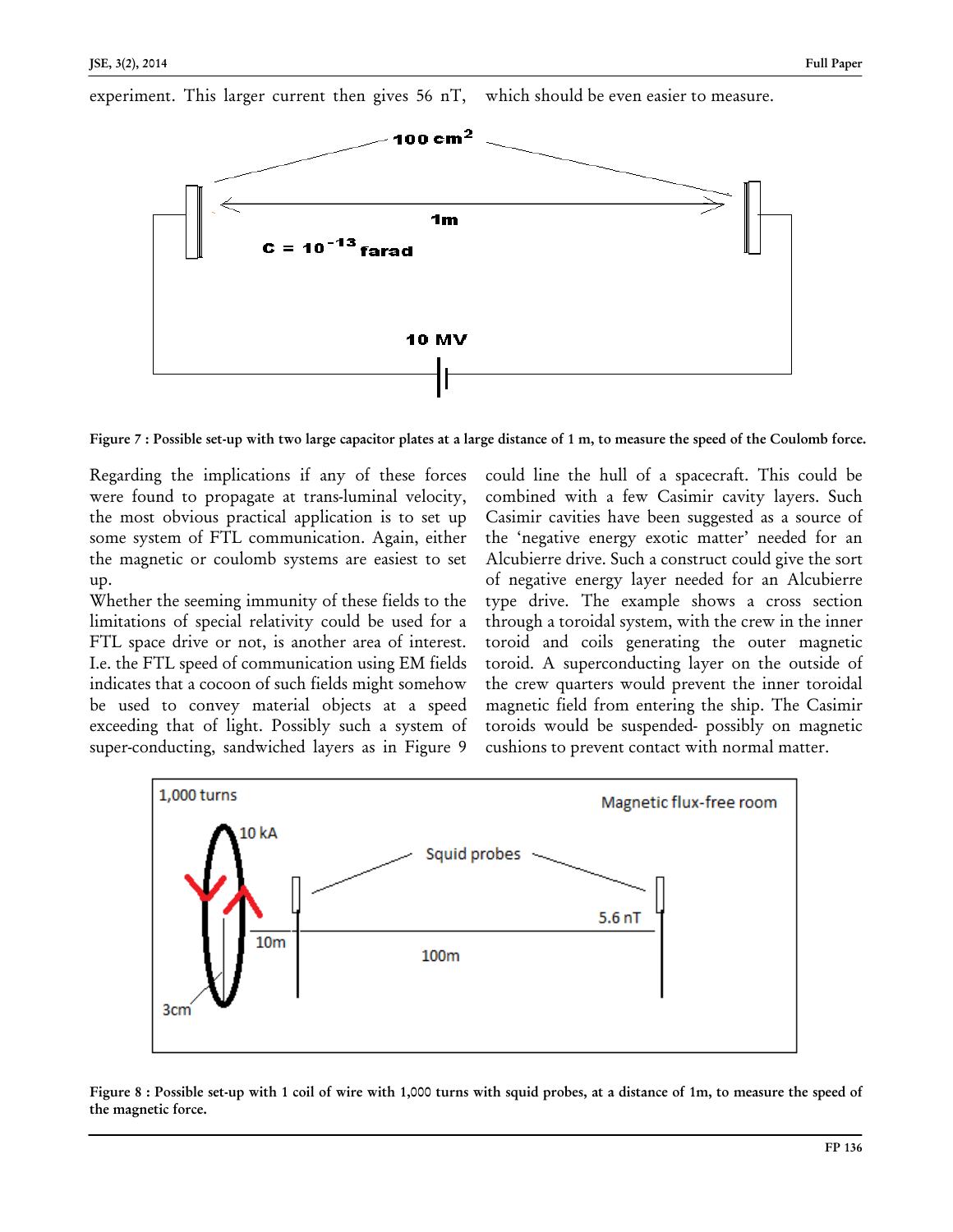

Figure 9 : Possible spaceship using successive layers of magnetic flux and Casmir cavities as shield from cosmic rays and as possible Alcubierre drive.

#### RELATED PRIOR WORK

As it is the easiest of the proposed experiments, it was decided to concentrate on the system shown in Figure 8 – i.e. measurement of the speed of the magnetic force in a laboratory setting. The basic coil is very cheap. The main expenses were in the pulse generator and the sensors. At time of writing, however, the system was still in preparation. Results should be forthcoming towards the end of 2014.

Since the experiment is still under construction, let us examine some other interesting results in this field. One study by  $Zhu^{[9]}$  purports to show that lunar-solar gravity perturbations on geosynchronous satellite orbits lacks aberration. That is to say that the gravitational perturbing force comes from the 'true' positions of the moon and the sun and not their retarded positions as indicated by light rays. These calculations may be verified by independent replication of Zhu's calculations. It is hoped that other groups will do so and be able to confirm or refute the results of Zhu.

For the Coulomb force, we have already referred to the work by Calceterra et al.<sup>[8]</sup>.

Again, it is hoped that others will try to replicate these results to test the hypotheses of luminal or super-luminal force propagation.

## CONCLUSIONS, CONSEQUENCES AND FURTHER ACTIVITIES

An experiment has been proposed to measure the speed of gravitational interactions in a laboratory setting. State-of-the-art techniques in position measurement, timing and forces permit testing the hypothesis that the propagation occurs at the speed of light. A similar experiment may be done to measure the speed of the Coulomb force, though in this case the setup requires two large, stationary capacitor plates, or a standard coil and set of sensors. The speed of the magnetic force could also be

estimated, and would either corroborate or refute the results of Calcaterra et al<sup>[8]</sup>.

The consequences for modern physics if these force speeds are shown to be super-luminal is that the light speed limit of relativity, though valid, may be limited to electromagnetic phenomena. That is, it may not apply to the purely electric, magnetic or steady-state gravitational forces where constant speeds are involved. This stands in no contradiction to the light speed limit as applied to gravitational waves due to accelerating masses or electromagnetic waves (which are due to accelerating charges).

The implications of these phenomena will be twofold. First, they will require a re-assessment of the universality of the relativistic speed limit, which will lead to new physics. Secondly, some practical applications will arise based on these ideas. Most obvious is a faster-than-light (FTL) communication system. This could be useful in communicating with